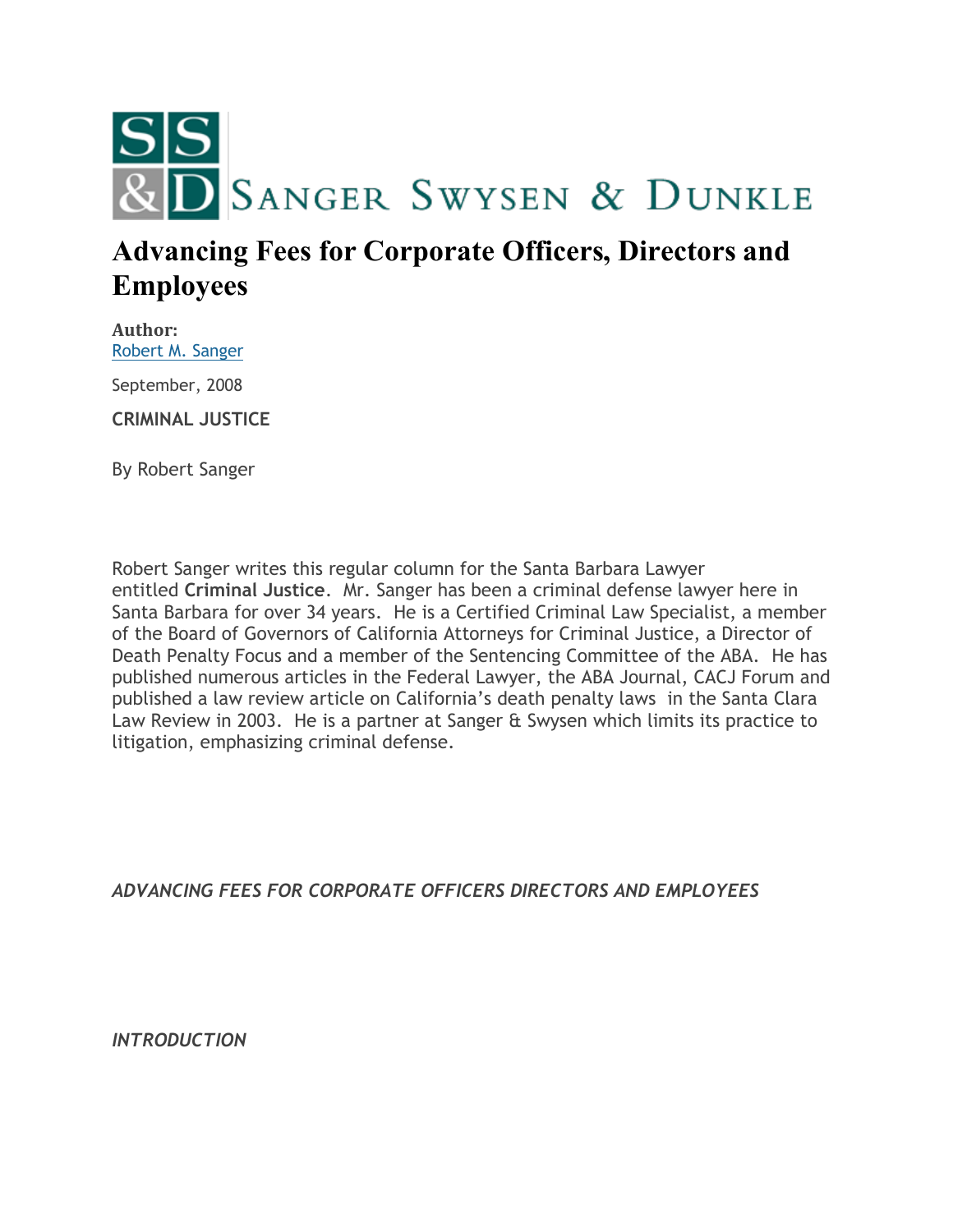Corporate counsel first read the Thompson Memo $\omega$  in 2003; then there was the kinder and gentler but still scary McNulty Memo in 2006. $\mu$  The Memos issued by the United States Department of Justice (DOJ), by the Deputy Attorney Generals of those names in office at those particular times, were entitled, "The Principles of Prosecution of Business Organizations." The Thompson Memo raised the issue of when a corporation or other business entity can be punished for not cooperating with the government and what the government expects the corporation to do to gain credit for cooperating. The Big Brother aspect of "cooperation" was addressed by commentators and many issues were litigated. The DOJ in the McNulty memo, as well as the United States Sentencing Commission,<sup>[\[3\]](#page-8-2)</sup> made significant concessions between 2003 and 2006 by backing off some of the harsher language relating to what should be the delicate issue of attorney-client relationships in determining whether a corporation is to be punished for not cooperating with a criminal investigation.

The precise issue addressed in this month's *Criminal Justice* column is whether or not the advancement of attorneys fees by a corporation for its officers directors and employees can be taken into account by the federal prosecutors in determining whether or not to indict a corporation. Before Thompson, most corporate business counsel would not think twice about making sure that their officers and directors and key employees were represented when the federal investigators came knocking and many would have extended this to all employees who were subjects or targets of the investigation[.](#page-8-3)<sup>[4]</sup> After all, California law provides for indemnification for legal expenses and it just makes good business sense to make sure that everyone is properly represented by competent white collar defense counsel.

While it remained the advice of many corporate counsel and criminal practitioners to provide funds for counsel, the Thompson Memo put pressure on corporations not to do so. In essence, the government put the corporate world on notice that it would look at corporations advancing fees for counsel for individuals in its organization as a part of their filing decision in deciding whether to indict.. We have argued over the years, since the promulgation of the Thompson Memo, that this pressure was in direct conflict with California law as well as the law of many other jurisdictions and that it was an unconstitutional interference with the basic right to counsel.

The Court of Appeals for the Second Circuit has now provided authority for this very position. The case of *United States v. Jeffrey Stein* was decided on August 28, 2008[.](#page-8-4)<sup>[5]</sup> The Court of Appeals upheld a District Court dismissal of a group of accountants at KPMG who had been indicted on federal fraud charges. In so doing,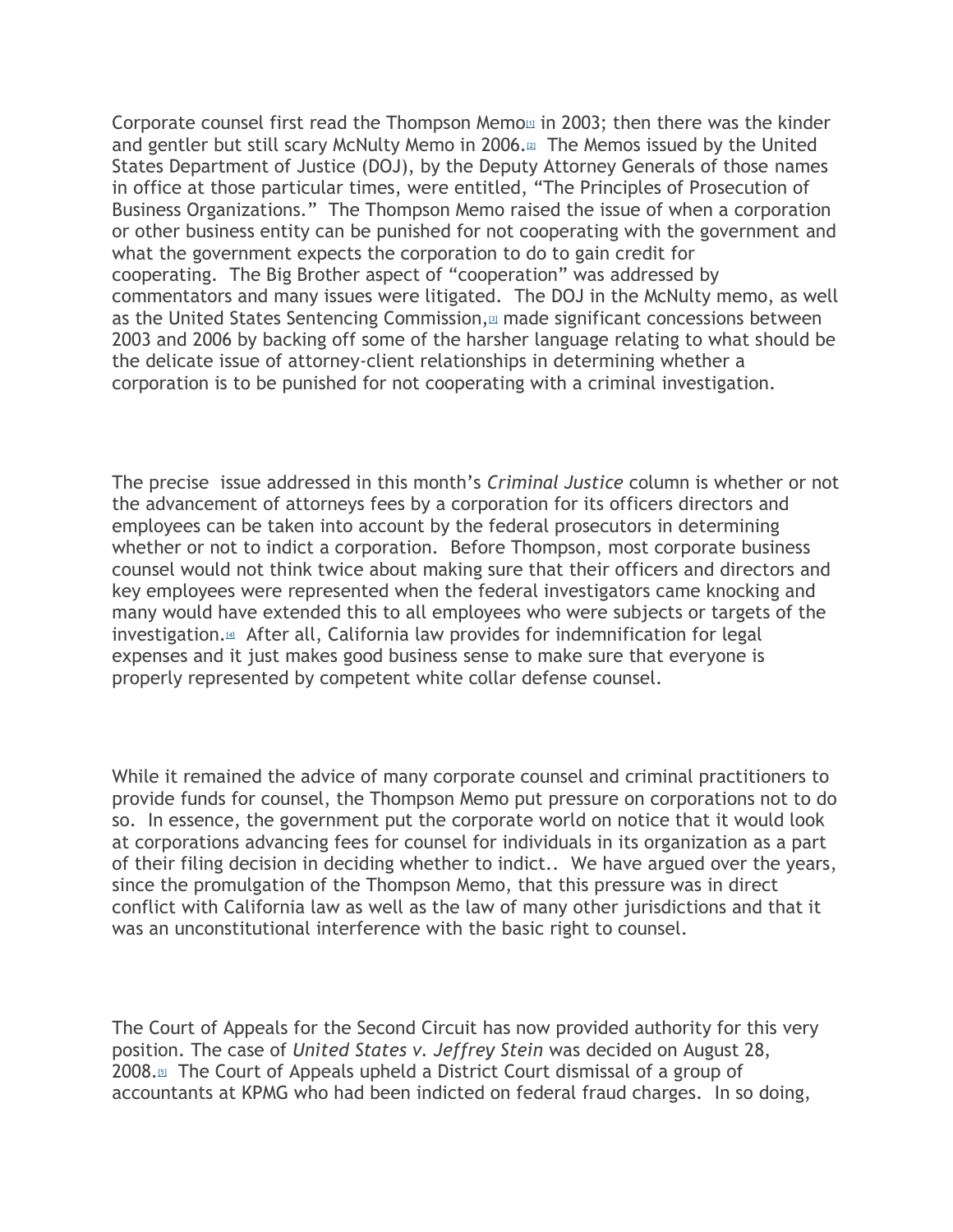the Second Circuit took significant pressure off of corporate counsel and business lawyers. In this month's column, we will look at the thompson and McNulty Memos, the decision in *U.S. v. Stein* and the implications of all of them for advising corporations and other employers.

#### *CORPORATE CRIMINAL INVESTIGATIONS*

As all corporate counsel know, criminal investigations are almost a way of life for major corporations. We have discussed this here in previous *Criminal Justice* columns. Over the years, we have seen a dramatic increase in the number of such investigations. Furthermore, it is no longer just the heavily regulated industries and the larger corporations which find themselves under criminal investigation. Federal Special Agents have proliferated and criminal investigation divisions are a part of almost every federal agency. As a result, all corporate counsel have to be prepared for some agent, somewhere, to call on the corporate client or individual employees; to serve a grand jury subpoena on the client's bank account; or to execute a series of search warrants.

Corporate counsel (by which I mean to include all business lawyers advising all forms of business entities whether in-house or outside counsel) have become aware of the drill associated with the first sign of a criminal investigation. Corporate criminal investigations are critical and documentation of proper policies and procedures for dealing with alleged wrongdoing can be extremely important in deflecting or mitigating corporate criminal liability. Without going into detail here – this is subject for a separate book – making correct choices and having proper procedures in place before a criminal investigation starts and implementing them as soon as an issue arises can be the difference between corporate life and death. There is no "one size fits all" and each situation has to be confronted with all options in mind.

One critical corporate response to a criminal investigation, however, may be to defend on the merits. It should be no big surprise that the government is not always right when it steps (or charges) forward to investigate or accuse. It is often in the best interests of the corporation to make sure that the officers and directors as well as key employees who are subjects or targets to have proper criminal counsel. This may be especially true in smaller, closely held corporations where these key people "are" the corporation. The subject or target of these investigations is almost always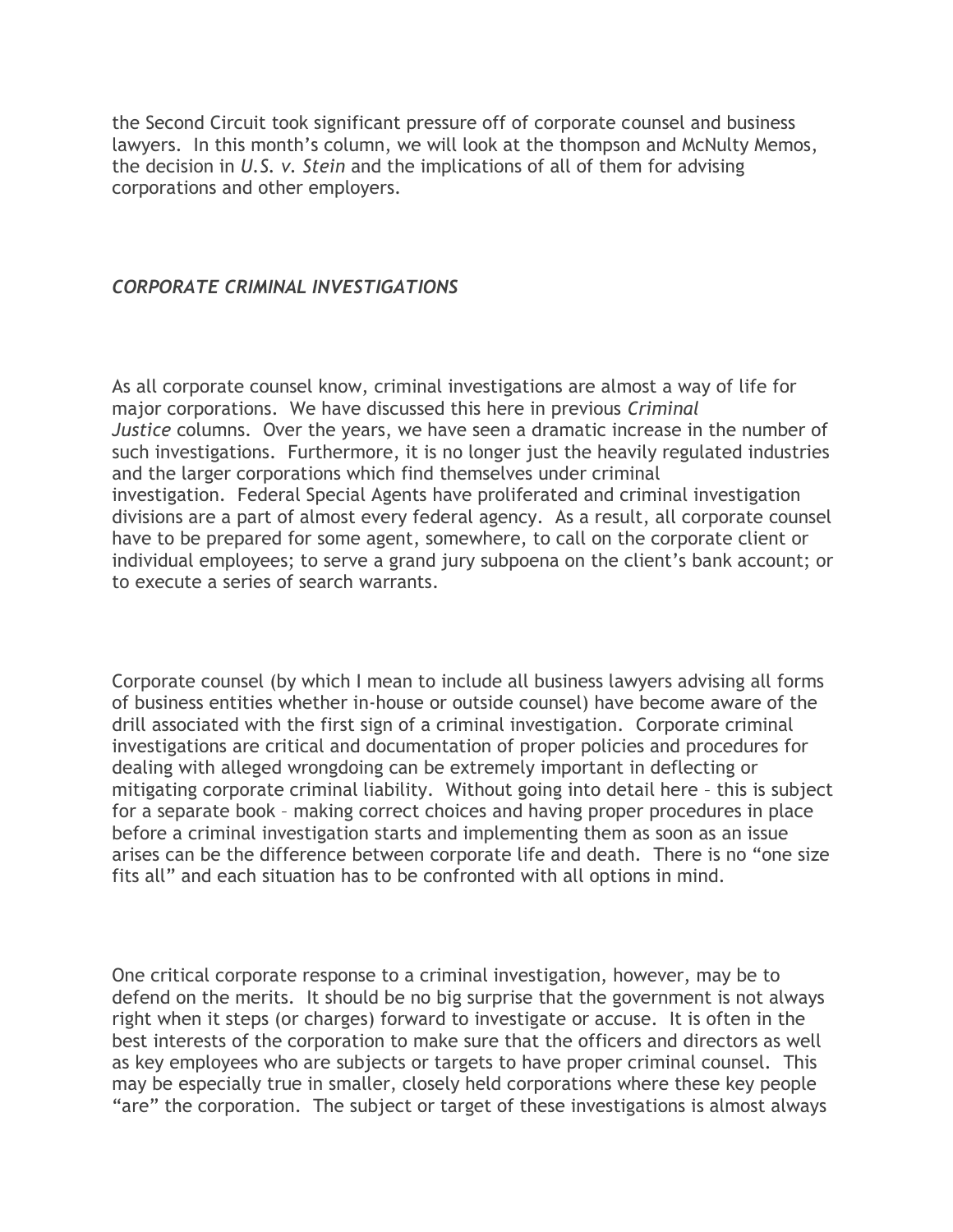not only the corporation but the individuals who own or run it or make key decisions. Despite the language of the Thompson and McNulty Memos -- which were written for prosecutors by prosecutors -- corporations and individuals accused by the government still have the constitutional right to defend themselves.

Proper legal representation of the key individuals and the corporation itself can be critical to warding off unfounded indictments. In addition, having competent white collar defense counsel in place makes for a more efficient, more organized defense for all concerned. The resources of the government are almost boundless. Coordination of defense resources between lawyers for the corporation and the individuals, consistent with ethical and legal responsibilities, may be the only rational way to defend. It is critical for criminal defense counsel to get in on the ground floor pre-indictment where there is still an opportunity to persuade the agents or the United States Attorneys Office (USAO) not to prosecute.

It is also critical, if indictment cannot be avoided, that these same criminal defense lawyers have had this additional pre-indictment time to prepare. Federal criminal investigations usually take many months and sometimes years. During that time the prosecutors and agents are investigating, reworking and refining their case. If lawyers are retained by or appointed for defendants only once there is an indictment, these new players are faced with the Speedy Trial Act and often an overwhelming mass of documents that the government has had since the beginning.

## *THE CORPORATIONS STATUTORY OBLIGATION TO PROVIDE COUNSEL*

In California, the choice of a corporation to provide counsel for its officers directors and all employees is made easier by virtue of California Corporations Code Section 317 and Labor Code Section 2802. These statutory provisions in combination require that an employer may indemnify in some circumstances, and must in others, an officer, director, employee or agent for all legal expenses incurred in discharging their duties within the course and scope of their employment. The Corporations Code specifically provides that it is a proper expenditure of corporate funds to advance the funds for these purposes after following certain requirements.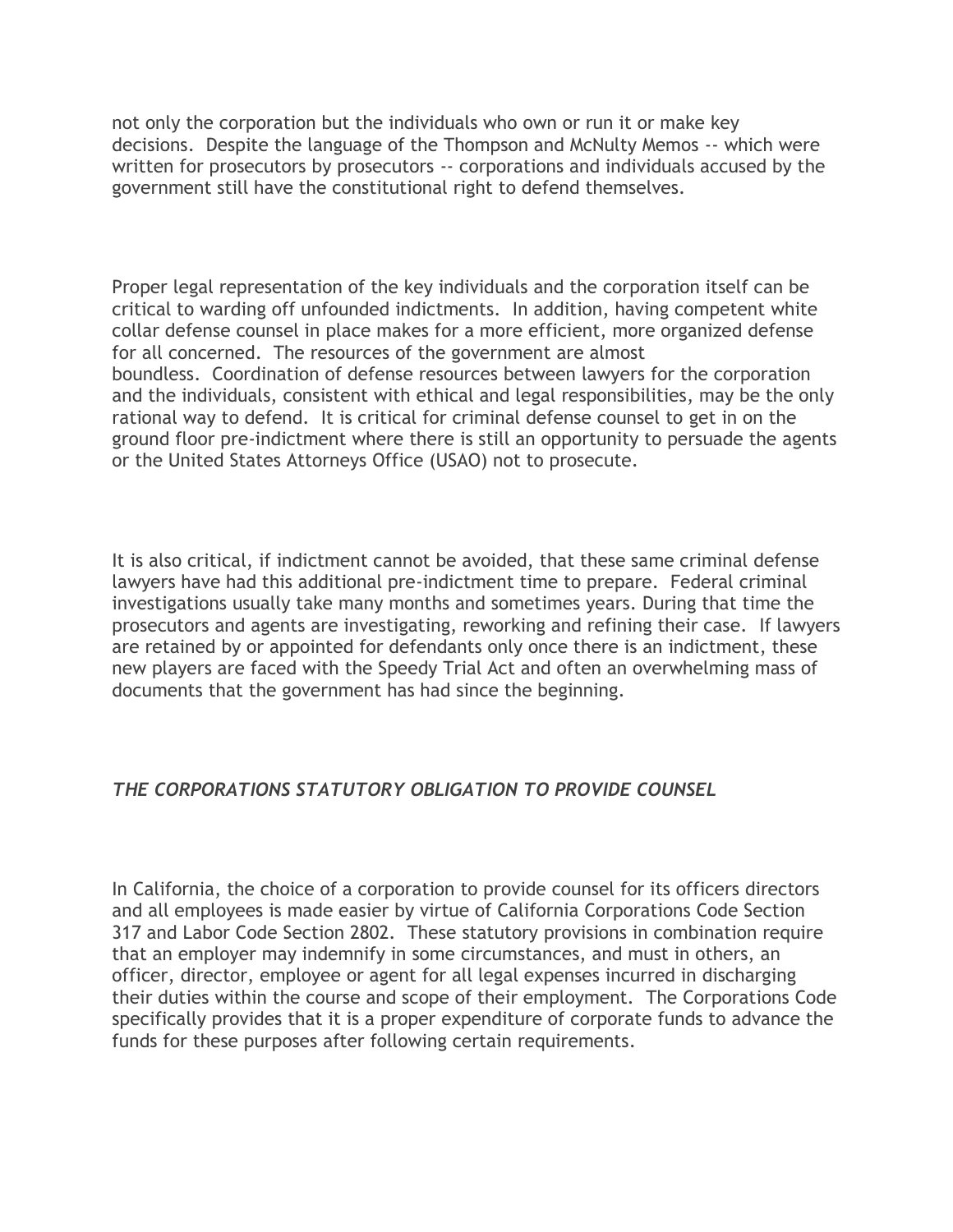Consistent with the public policy enunciated by these codes sections, corporations often advance attorneys fees on behalf of officers, directors and employees when a criminal investigation comes to their attention. Many federal white collar pros[e](#page-8-5)cutions are not targeting a rogue employee $\omega$  but they are after the key employees, officers and directors of corporations for what they deem to be illegal business practices. These business practices may be defensible and the competent representation of each of the individuals and the corporation will be the best way to defend all involved. In addition, most of these white collar cases are fact and document intensive, often involving tens of thousands to millions of documents. Having a competent team of experienced white collar defense lawyers representing everyone makes it easier to reach agreements for information sharing and division of labor.

Unfortunately, if the corporation does not advance fees, particularly in the more complicated cases, individuals may not have the financial ability to pay for competent defense counsel and to hope that they can prevail on their employer for indemnification after the fact. The actual result we often see is either individuals going unrepresented pre-indictment or the arrival of lawyers who may have good intentions and may be willing to charge less because they are a friend of a friend but who do not have the level of expertise or resources necessary to a major white collar defense. In the long run, this can cost the corporation much more, both directly and indirectly, than if it had advanced fees for competent white collar criminal defense counsel and injustice can be done.

### *THE THOMPSON AND McNULTY MEMOS*

From the government's standpoint, policy makers at the DOJ or other federal agencies have long been suspicious of a corporation hiring counsel for its officers, directors and employees. We have seen extreme measures in some cases where the government agency obtains a temporary restraining order in a parallel civil matter freezing all assets or where there is a forfeiture action commenced concurrently essentially rendering the defendants financially unable to afford food let alone a lawyer. These tactics may be a reflection of a sincere belief that assets necessary for restitution may be jeopardized or may, in part, be a refection of a desire on the part of some policy makers to keep subjects and targets from hiring counsel particularly at an early stage..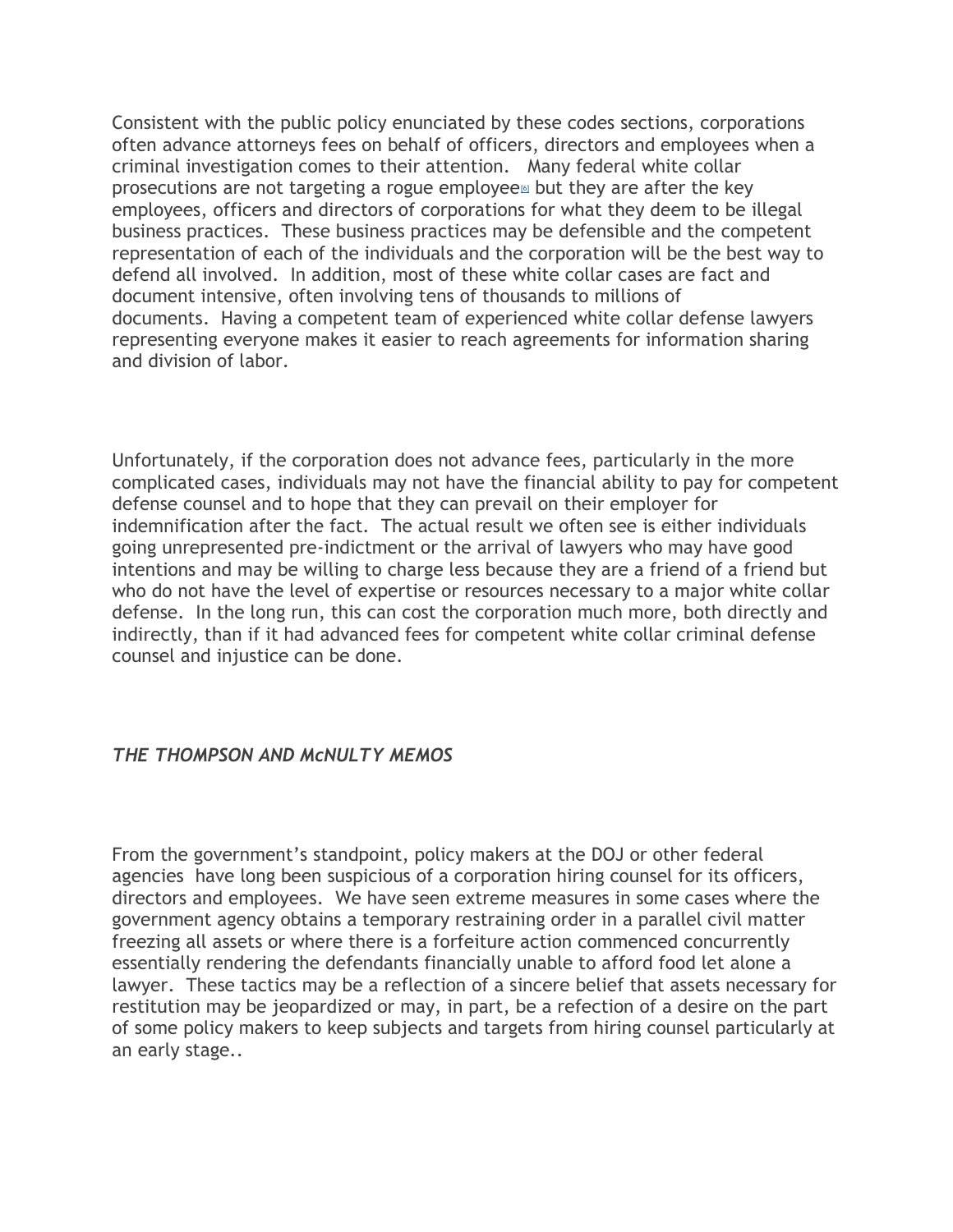It might also be a reflection of the DOJ's concerns that the hiring of counsel may result in the defendants taking unfair advantage to "collude" in a defense. In this regard, we have seen efforts in years gone by to characterize joint defense agreements among the various defendants' counsel as obstructions of justice. There have also been efforts to get around counsel for individuals in order to convince the individuals to turn against the corporate targets or other defendants.

This sense of the government attempting to keep individuals from being vigorously represented by competent white collar defense lawyers comes through loud and clear in the Thompson Memo. The government's position is that a corporation which hires counsel for it guilty employees ought to be indicted and treated harshly. On the other hand, according to the Memo, if the corporation does not want to be indicted, it should be a good citizen and turn in all its wrongdoing employees. The corporation is not being a good citizens if it does not fully cooperate with the federal investigators, if it does not waive attorney client privilege and if it is so bold as to advance fees for the individual who are subjects or targets.

The premise behind this, as with other government theories when it is suggested that we do not need our constitutional rights, is that when the government chooses to prosecute it is infallible. Yet, in reality, we have had many cases where proper and vigorous representation of the corporation and the individuals has led to the realization by the government that the allegations were unfounded resulting in a declination to prosecute. Assistant United States Attorneys (AUSA's) actually prosecuting cases do not want to prosecute if there is really no case. Yet, the DOJ at the level of policy may not clearly see how the Memo has a direct affect on skewing the process. Ultimately, proper representation not only benefits the accused but helps the government avoid the injustice of unwarranted indictments and prosecutions.

The effect of the Thompson Memo, even as modified by McNulty, is that there is an incentive for a company to agree to cooperate with the government during a criminal investigation and to violate its employees' rights, which are statutory in California, to the indemnification for legal expenses for matters within the course and scope of their employment. Although the tension over corporate self-preservation and employee's rights to be represented has persisted over a long time, the more recent demise of Enron and Arthur Andersen has caused corporations and their corporate counsel and criminal counsel to debate the risks and rewards of providing a strong defense for the individuals.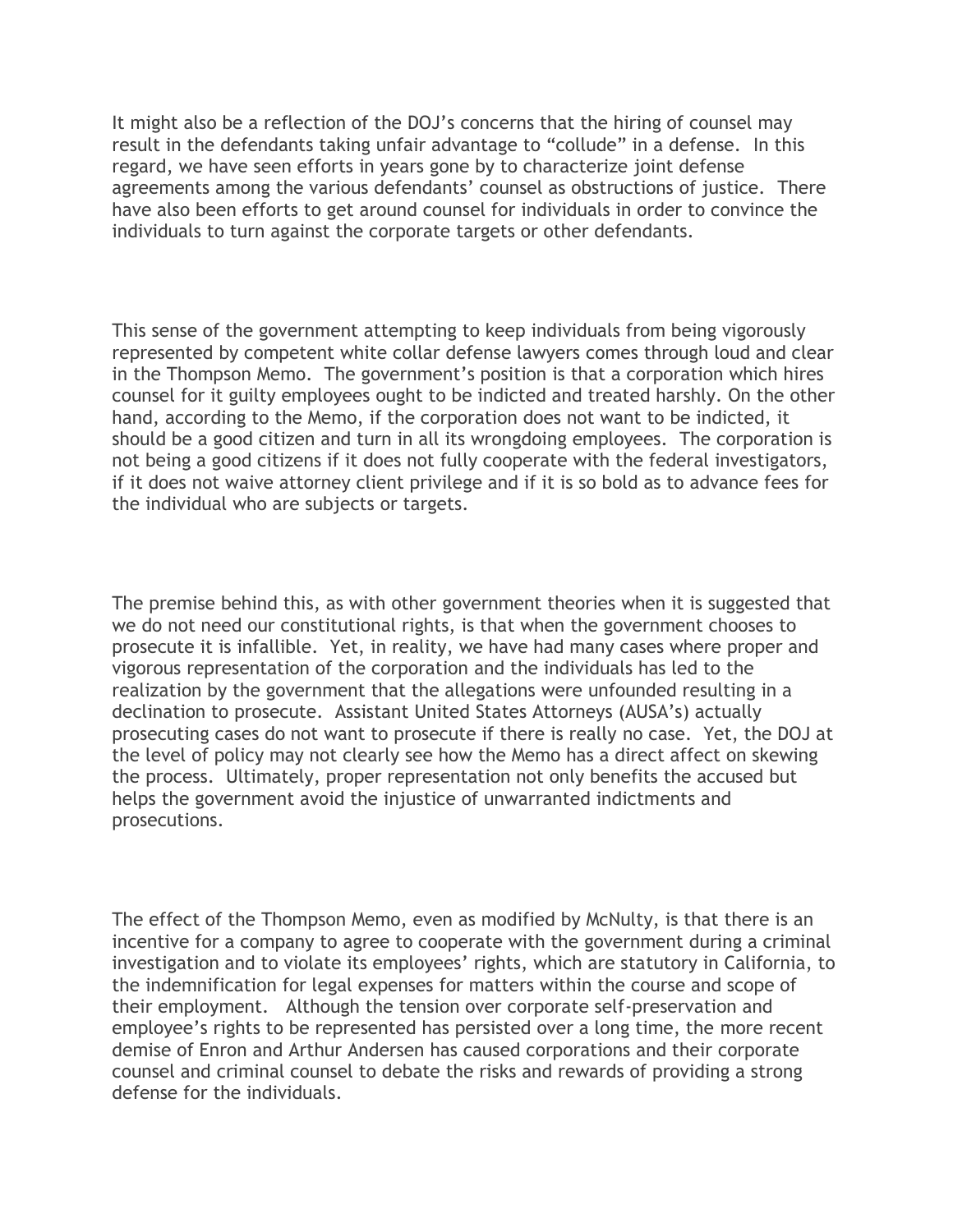In most cases, especially where the criminal investigation involved business practices of the individuals which were accepted by the corporation, we would advise of the risks but urge that the corporation step up to the plate for the individuals. Nevertheless, the threat of retaliation against an employer for hiring counsel for the individuals was a risky and time consuming process. To its credit, the DOJ revised its policies in the McNulty Memo of 2006, particularly regarding the requirement of waiving attorney client privilege, and reworded the issue regarding the advancement of fees by the corporation for the individuals.

In Thompson, the DOJ said that "a corporation's promise of support to culpable employees . . . through the advancing of attorneys fees" could be considered in determining the extent of the corporation's cooperation. In McNulty, the DOJ said: "Prosecutors generally should not take into account whether a corporation is advancing fees to employees or agents under investigation or indictment." However, in a footnote, the DOJ says "In extremely rare cases, the advancement of attorneys fees may be taken into account when the totality of circumstances show that it was intended to impede a criminal investigation." But, in these cases, approval to consider this must be obtained from Main Justice and other rules apply.

While the language is better in McNulty, there is still concern about its chilling effect. Nevertheless, in California, where we have a statutory duty to indemnify, we have felt on solid ground generally advising that advancing fees for competent white collar criminal defense counsel is appropriate in most circumstances. We have maintained that, notwithstanding Thompson and whatever is meant in McNulty, there is a right to counsel and a right to mount a vigorous defense. $\mathbbm{m}$  The Second Circuit has now given concrete support to that position.

#### *UNITED STATES v. JEFFREY STEIN et al.*

In *United States v. Stein*, \_\_ F.3d \_\_\_ (2nd Cir. 2008), we have authority for the proposition that the government's policy of threatening corporations with indictment or harsher treatment if they hire counsel for individuals under the Thompson Memo violates the individuals' Sixth Amendment right to counsel and may violate their Fifth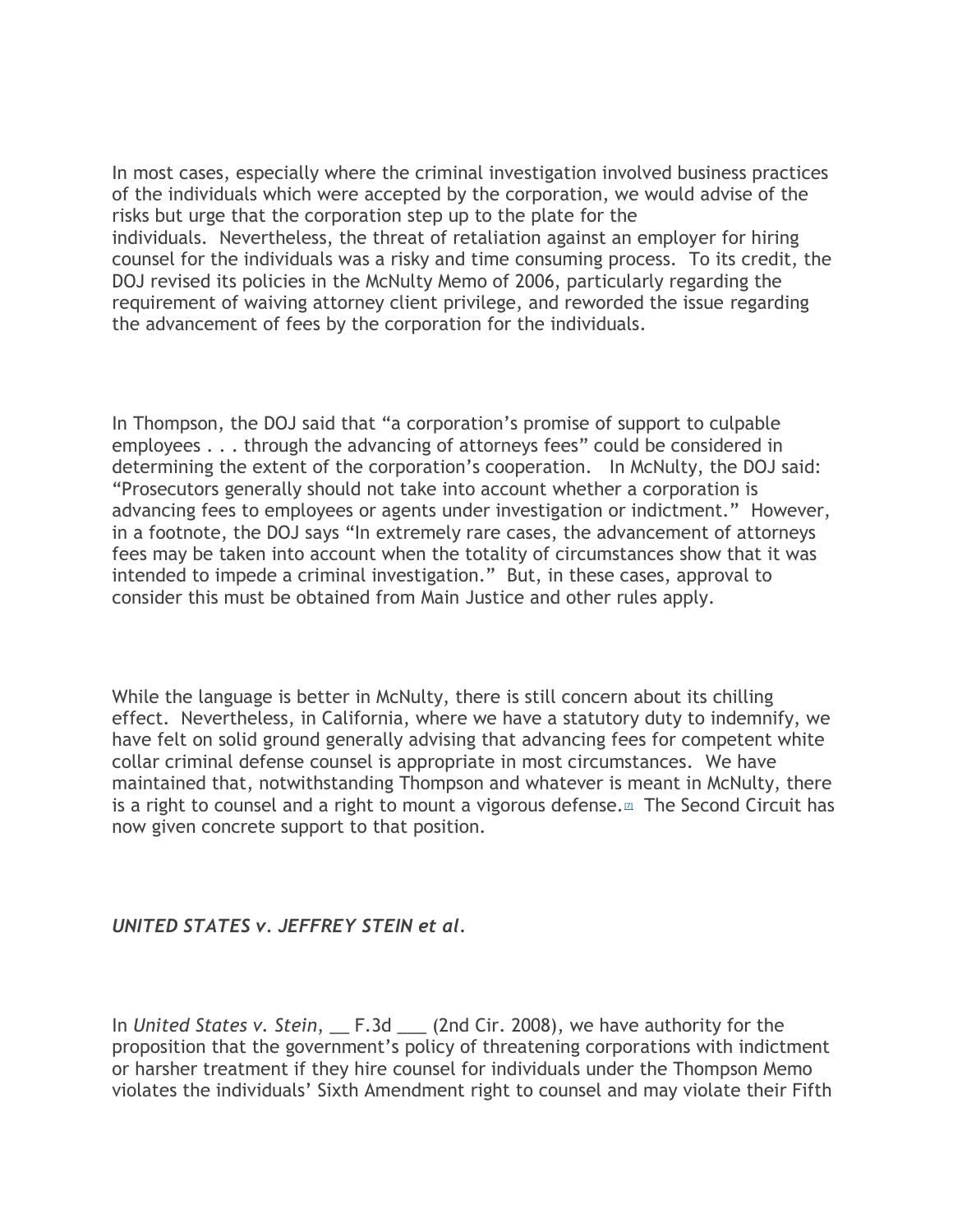Amendment rights as well. The Court, affirming the judgment of the District Court, found the government conduct so offensive that it concluded that dismissal of the action was the only proper remedy.

In *Stein*, the named defendant and his co-defendants were partners and employees of the major accounting firm of KPMG were investigated and eventually indicted for fraud related to what were characterized by the government as fraudulent tax shelter schemes. The government threatened to indict the firm itself for not cooperating if it encouraged the hiring of counsel by employees. In fact, KPMG and their counsel were persuaded to threaten employees that they would not pay their fees if the employees did not cooperate in providing interviews and further agreed to cap the fees of individuals in a way that would not permit a full and vigorous defense given the complexity of the case. KPMG then avoided indictment and entered into a deferred prosecution agreement whereby they would pay \$456 million and agree to further cooperation in the prosecution of individuals.

The same day that KPMG entered into the deferred prosecution agreement, six of the individual defendants, including Mr. Stein, were indicted followed by another ten employees a couple of months later. As soon as the indictments were handed down, KPMG ceased to pay for the legal fees of the individuals pursuant to the Thompson Memo and fees policy demanded by the government.

The Court found that the implementation of the government's fee policy violated the Sixth Amendment because the individuals were deprived of their right to counsel of their choice. While there were technical issues to address, like when the right to counsel attaches and whether the policy and acts of the government interfered after the right attached, the decision stands pretty firmly for the proposition that the government cannot constitutionally interfere with the right to counsel by these kinds of coercive tactics. It made a point that these cases can be extremely complicated and require counsel to be familiar with literally millions of pages of documents. It is critical that the lawyer of choice, if she or he was retained, should not only work the case up pre-indictment but should be allowed to take the case through pre-trial and even trial if necessary

The lower court in *Stein* also upheld the claims of two of the defendants that their "cooperative" interviews had been coerced under the Fifth Amendment by virtue of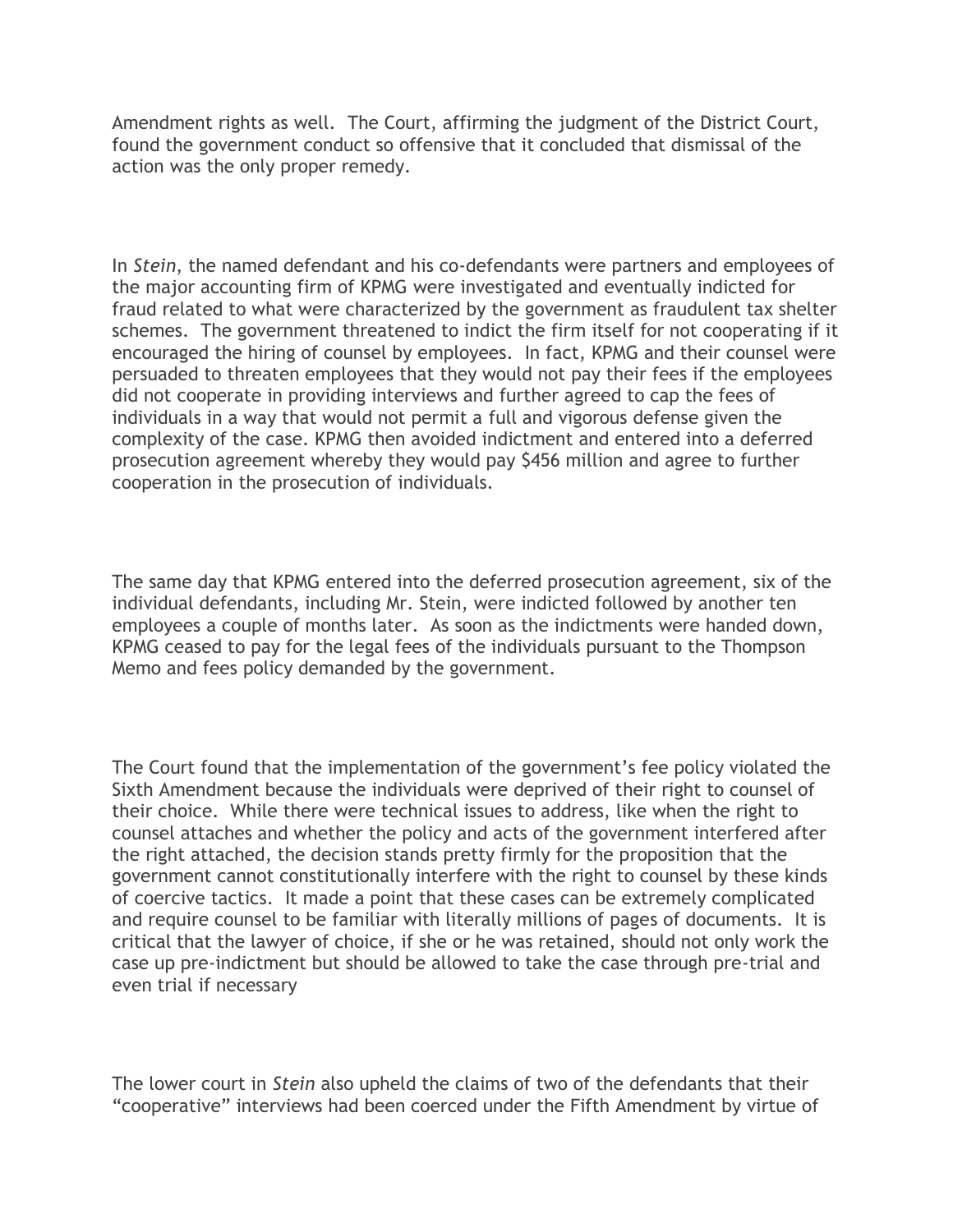the Thompson Memo and the government's fee policies. The Second Circuit did not reach this issue as moot since dismissal of all of the indictments was affirmed on Sixth Amendment grounds. Nevertheless, that objection to this government conduct was not rejected.

## *CONCLUSION*

With Stein in hand, corporate and criminal defense counsel no longer have to contend with the potential chilling effects of the Thompson and McNulty Memos when recommending the advance of fees for competent white collar criminal defense counsel for individuals whether officers, directors or employees. Unless it is a situation with a "rogue criminal" or some other factors apply, it is the best practice, under California statute and the federal Constitution, to consider advancing the fees necessary for the individual subjects or targets to investigate and defend properly.

<span id="page-8-0"></span>[1][http://www.usdoj.gov/dag/cftf/corporate\\_guidelines.htm](http://www.usdoj.gov/dag/cftf/corporate_guidelines.htm)

<span id="page-8-2"></span><span id="page-8-1"></span>[2][http://www.usdoj.gov/dag/speeches/2006/mcnulty\\_memo.pdf](http://www.usdoj.gov/dag/speeches/2006/mcnulty_memo.pdf)

**[3]See for instance, United States Sentencing Guidelines (USSG) Section** 8C2.5(g) deleting a reduction in culpability score for a corporations waiver of the attorney-client privilege, effective November 1, 2006.

<span id="page-8-3"></span>[4] There are three categories of people who are contacted by criminal investigators: witnesses, subjects and targets. A witness is a victim or an innocent observer of events. A subject is a focus of an investigation who may or may not end up being a target. A target is the person or entity regarding whom an indictment is intended to be sought.

<span id="page-8-5"></span><span id="page-8-4"></span>**IIID 1515 5 and States v. Stein Letu F.3d Letu, 2008 WL 3982194 (2nd Cir., 2008)** 

 $\epsilon$  for the sake of discussion, other considerations apply in the case of the rogue employee who has victimized the corporation as well as committed a public offense. While this may be hard to determine in some cases, the clear case, for instance, of a rogue employee talking personal kick backs on government contracts